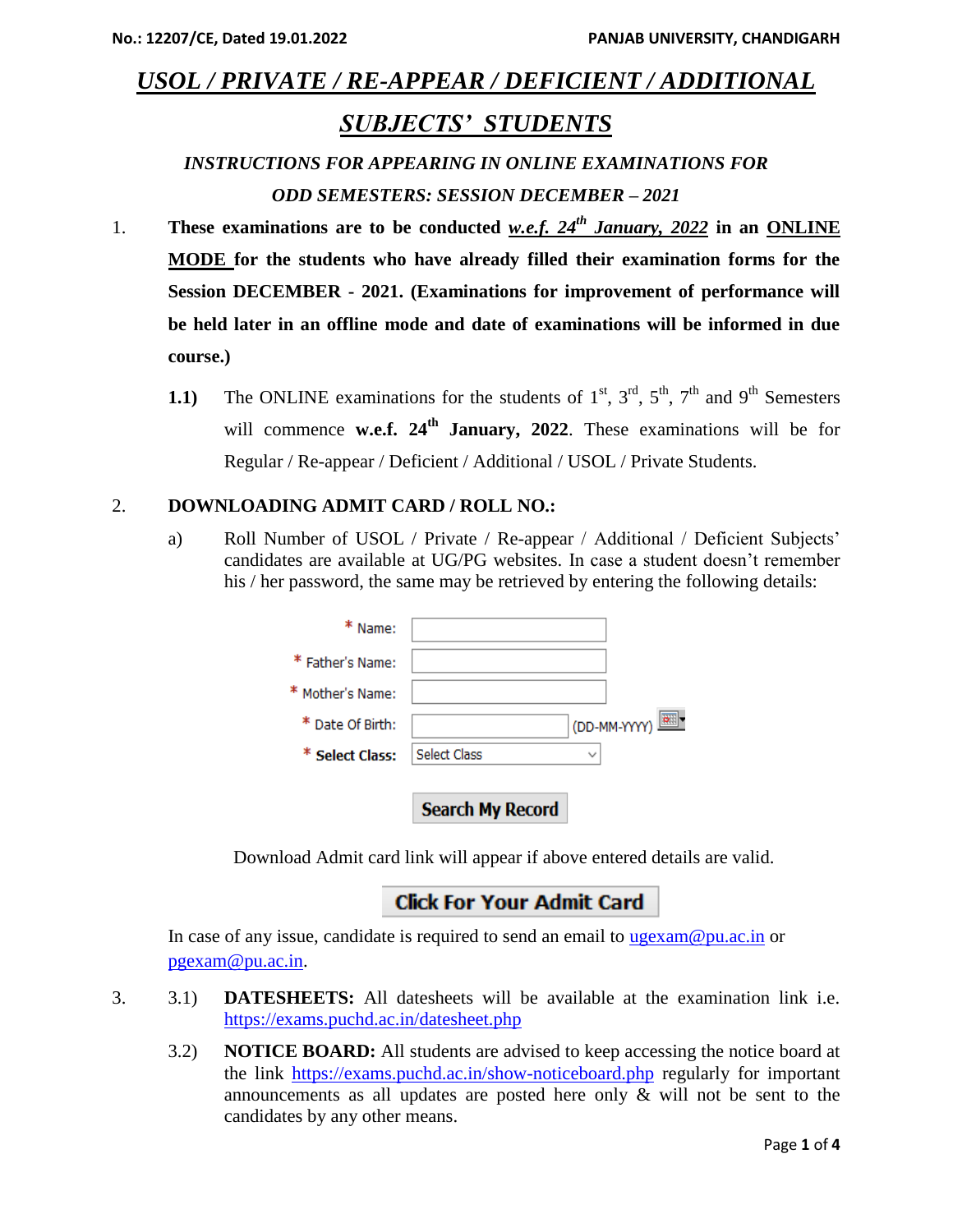#### 4. **TIME SLOTS FOR EXAMINATIONS:**

Candidates are advised to check the datesheets and the corresponding time – slots. The time-slots for the examinations are as follows:

- a) 09:30 AM to 12:30 PM
- b) 01:30 PM to 04:30 PM
- c) Any other time slot, if needed, will be created by the University. The candidates are advised to check the datesheet for timing of the examination.

#### 5. **QUESTION PAPER DOWNLOAD:**

- a) The question papers will be available on **online.puexam.in**. The students can download the question papers directly from the Download Question Paper link without logging-in.
- b) Downloading the question paper is student's responsibility as the same will not be forwarded to them by any other means. **All students appearing in these examinations will download the question papers on their own from the website mentioned at Point no. 5 (a). The students must ensure that they have downloaded the correct question paper.**
- c) The question papers will be available for the different time-slots in the following manner:

| <b>TIME SLOT</b>     | <b>QUESTION PAPER</b><br><b>DOWNLOADING TIME</b> | <b>QUESTION PAPER</b><br><b>DEACTIVATION TIME</b> |  |
|----------------------|--------------------------------------------------|---------------------------------------------------|--|
| 09:30 AM to 12.30 PM | 09:10 AM                                         | $12:30 \text{ PM}$                                |  |
| 01:30 PM to 04:30 PM | $01:10 \text{ PM}$                               | $04:30 \text{ PM}$                                |  |
|                      |                                                  |                                                   |  |

#### **ANY OTHER TIME SLOT, IF NEEDED, WILL BE CREATED BY THE UNIVERSITY**

#### 6. **ATTEMPTING THE QUESTION PAPER:**

- a) The instructions given in the question paper should be followed. **No separate instructions will be given.**
- b) Duration of paper is to be considered as written on the question paper.
- c) Number of questions to be attempted should strictly be according to the instructions given in the question paper itself.
- d) The candidates must attempt the paper with blue ball-point pen.

#### 7. **A4 SIZE SHEETS FOR WRITING THE ANSWERS:**

a) Under-Graduate students can use 20 A4 Size sheets and Post-Graduate students can use 24 A4 Size Sheets. **Only one side of the sheet should be used for writing the answers.**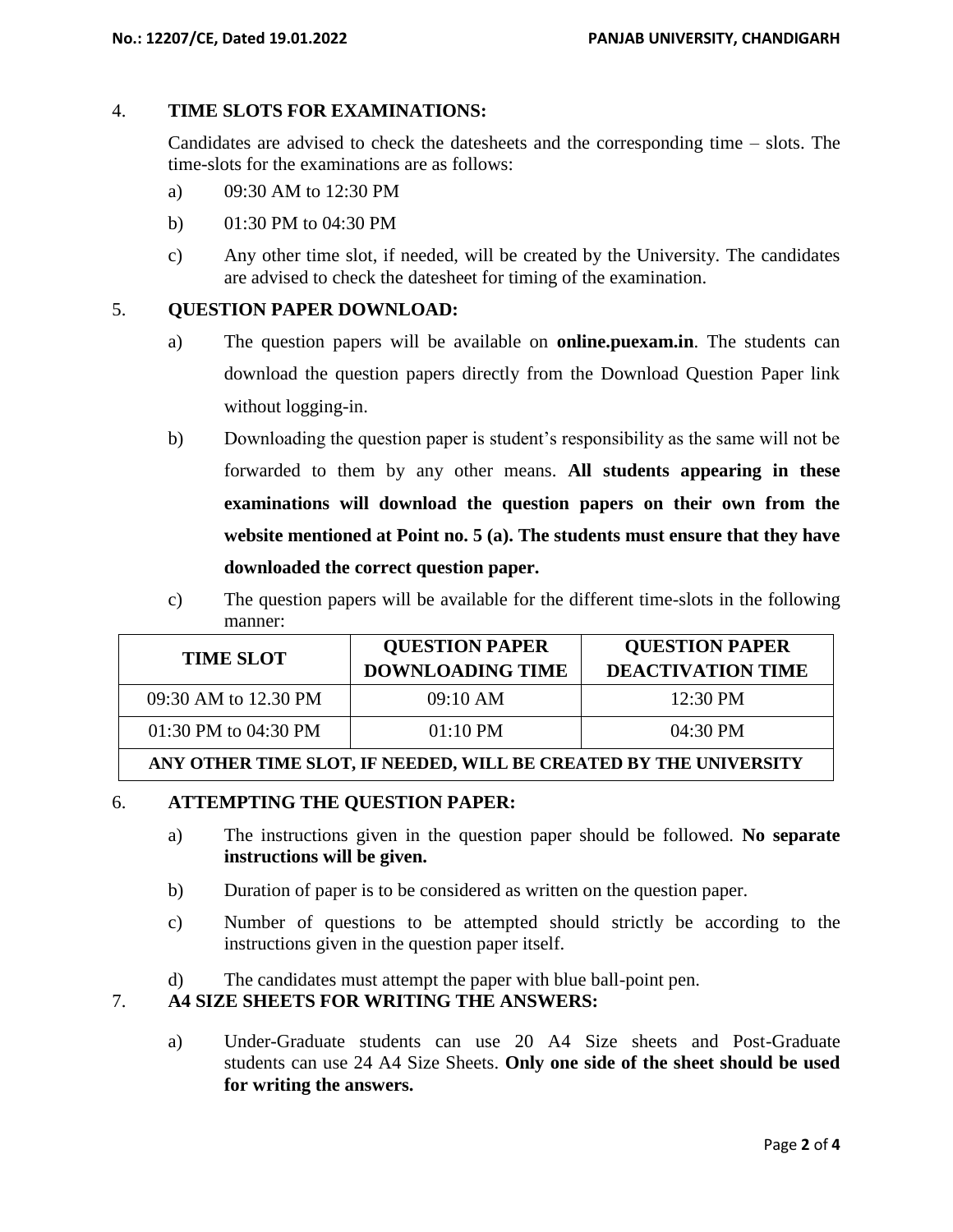- b) The candidates are advised to write their answers precisely and attempt the question paper not exceeding the page limit [refer point 7 (a)].
- c) Representative Soft Copy of the Answer sheets of 20 A4 Pages for UG courses and 24 A4 Pages for PG Courses will be uploaded on the portal i.e. online.puexam.in. The candidates may either download and print the required answer sheet or write on any other A4 size sheets as per their choice. However, a mandatory condition is that the particulars regarding the candidate details to be written on the first page of the answer sheet are in accordance with representative Soft copy uploaded by the University. Roll number should be mentioned only on first page at designated place and nowhere else in whole of answer book. If roll number is mentioned at any other place, the answer book may not be processed for evaluation and may stand rejected.

## 8. **SUBMISSION OF THE ANSWER SHEETS FOR USOL / PRIVATE / ADDITIONAL / DEFICIENT and RE-APPEAR STUDENTS APPEARING IN BOTH MORNING AND EVENING SLOTS:**

The answer sheet must **ONLY BE UPLOADED** at the University's Examination Portal i.e. online.puexam.in. No other mode of submission is allowed. Hard copy of the answer sheet should **NOT BE** posted to the University. **The students must keep the answer sheet in their possession for six months from the date of examination. Strict compliance to this is advised. Students are not to speed post this copy to any section of Panjab University / College. The candidate will be responsible for the loss of answer sheet if it has been submitted anywhere by any means and if required at a later stage by the authorities.**

To upload the answer sheet, the students will make a single pdf of the answer sheets, A demo video for scanning, creating and uploading a single pdf of whole of answer sheet to the portal is available for the students on the portal i.e. online.puexam.in. The page number should be written on each page and the pages must be scanned in a serial order. Uploading the answer sheet in a JPEG format is not permissible. Submit the answer sheet through the Upload Answer Sheet link mentioned in the portal, i.e. **online.puexam.in** within 60 minutes of stipulated finishing time of the paper. **USOL / Private / Additional / Deficient / Re-appear / Students are required to make a single PDF of their answer sheet and Email the same to their own Email ID. This is to be done mandatorily on the day of examination and within stipulated time of 60 minutes after completion of exam. In case of any discrepancy in online submission of answer sheet, the candidate would be asked to forward the time-stamped Email to the**